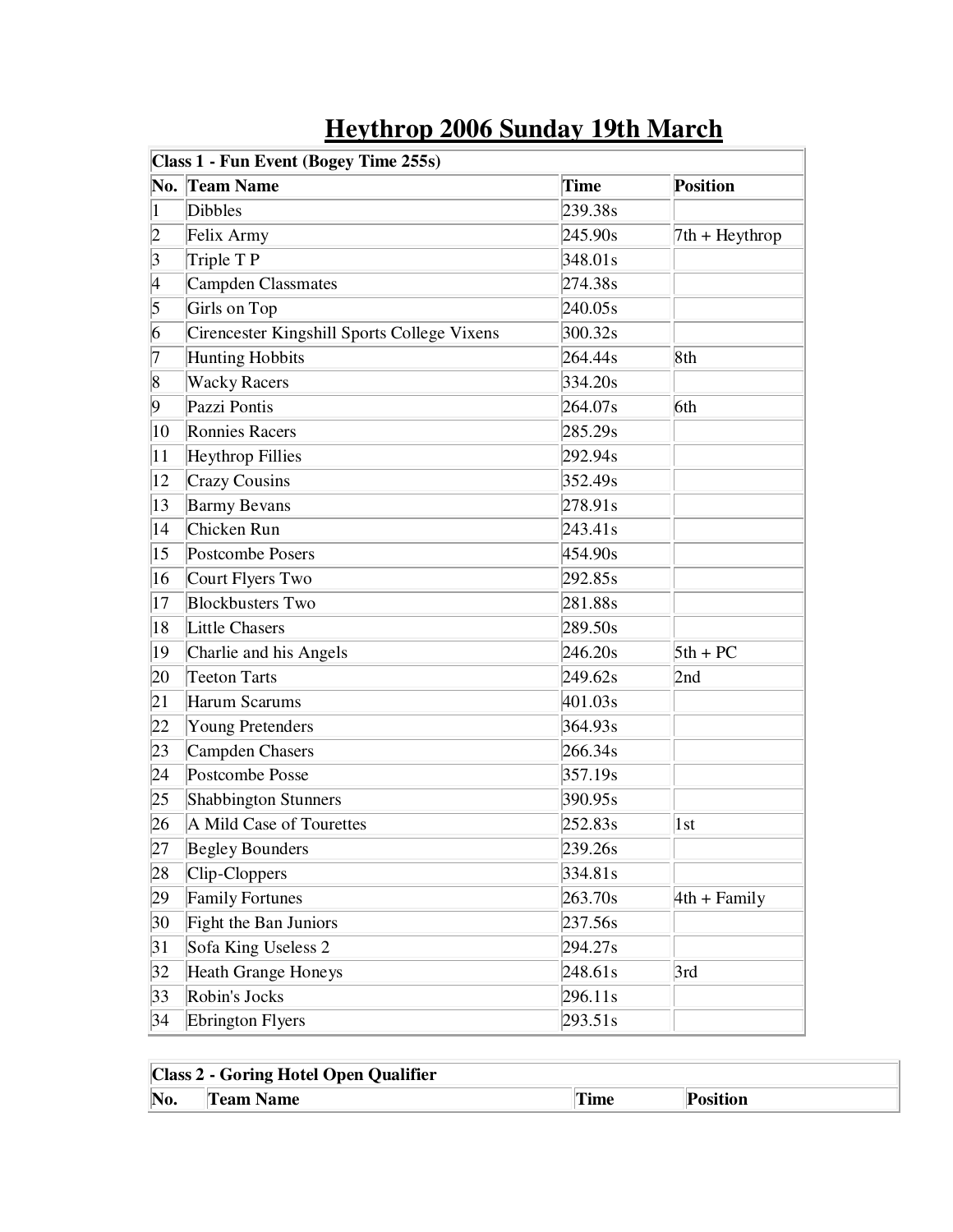| 36               | <b>Joules Knightly Hatters</b> | 288.86s    | 2nd              |
|------------------|--------------------------------|------------|------------------|
| 37               | <b>Fox Grant Thrusters</b>     |            |                  |
| 38               | Ship or Bust                   | 318.46s    | 6th              |
| 39               | <b>Whacky Racers</b>           | Eliminated |                  |
| 40               | Hair Raisers Too               | 352.77s    | 8th              |
| 41               | <b>Pink Panthers</b>           | 366.90s    | $\overline{Q}$   |
| 42               | <b>Taunton Vale Ladies</b>     |            |                  |
| 43               | <b>Buck Flair</b>              | Eliminated |                  |
| 44               | Teme Valley Tigers             | 287.49s    | 1st              |
| 45               | Foreigners                     | 394.89s    |                  |
| 46               | Odds and Sods                  |            |                  |
| 47               | Cunning Stunts                 |            |                  |
| 48               | Royal Ag Nags                  | Eliminated |                  |
| 49               | Fight the Ban.com              | 315.67s    | $5th + Heythrop$ |
| 50               | <b>Bitch Pack</b>              | 299.98s    | 4th              |
| $\vert 51 \vert$ | <b>Hair Raisers</b>            | 297.12s    | 3rd              |
| 52               | Buck the Fan                   | 324.35s    | 7th(Q)           |
| 53               | Hampshire Hedge Hunters        | Eliminated |                  |

| <b>Class 3 - Intermediate</b> |                                            |            |                                       |
|-------------------------------|--------------------------------------------|------------|---------------------------------------|
| No.                           | <b>Team Name</b>                           | Time       | <b>Position</b>                       |
| 57                            | Light Cavalry Honourable Artillery Company | Eliminated | Military                              |
| 58                            | Fox Grant Cubs                             |            |                                       |
| 59                            | Monmouthshire Sock Hunters                 | 302.56s    |                                       |
| 60                            | Sofa King Useless                          | 309.51s    |                                       |
| 61                            | Pig Scarers                                | 343.50s    |                                       |
| 62                            | <b>Next Generation</b>                     | 313.11s    |                                       |
| 63                            | <b>Essex Thrusters</b>                     | 285.75s    | Veterans                              |
| 64                            | Shameless                                  | 315.59s    |                                       |
| 65                            | <b>Taunton Vale Chicks</b>                 |            |                                       |
| 66                            | <b>Blockbusters</b>                        | 284.05s    | 8th + Hunt Prize<br>$+$ Heavy Weights |
| 67                            | Knighton Lions                             | 284.92     |                                       |
| 94                            | Hinge & Brackets                           | 282.22s    | $7th + Heythrop$                      |
| 68                            | Ludlow Lemmings                            | 279.38s    | 5 <sup>th</sup>                       |
| 69                            | Court Flyers                               | Retired    |                                       |
| 70                            | <b>Essex Overtakers</b>                    | 368.59s    |                                       |
| 71                            | <b>Wishful Thinkers</b>                    | Retired    |                                       |
| 72                            | <b>Berkeley Blazers</b>                    | Retired    |                                       |
| 73                            | Knobs and Knockers                         | Retired    |                                       |